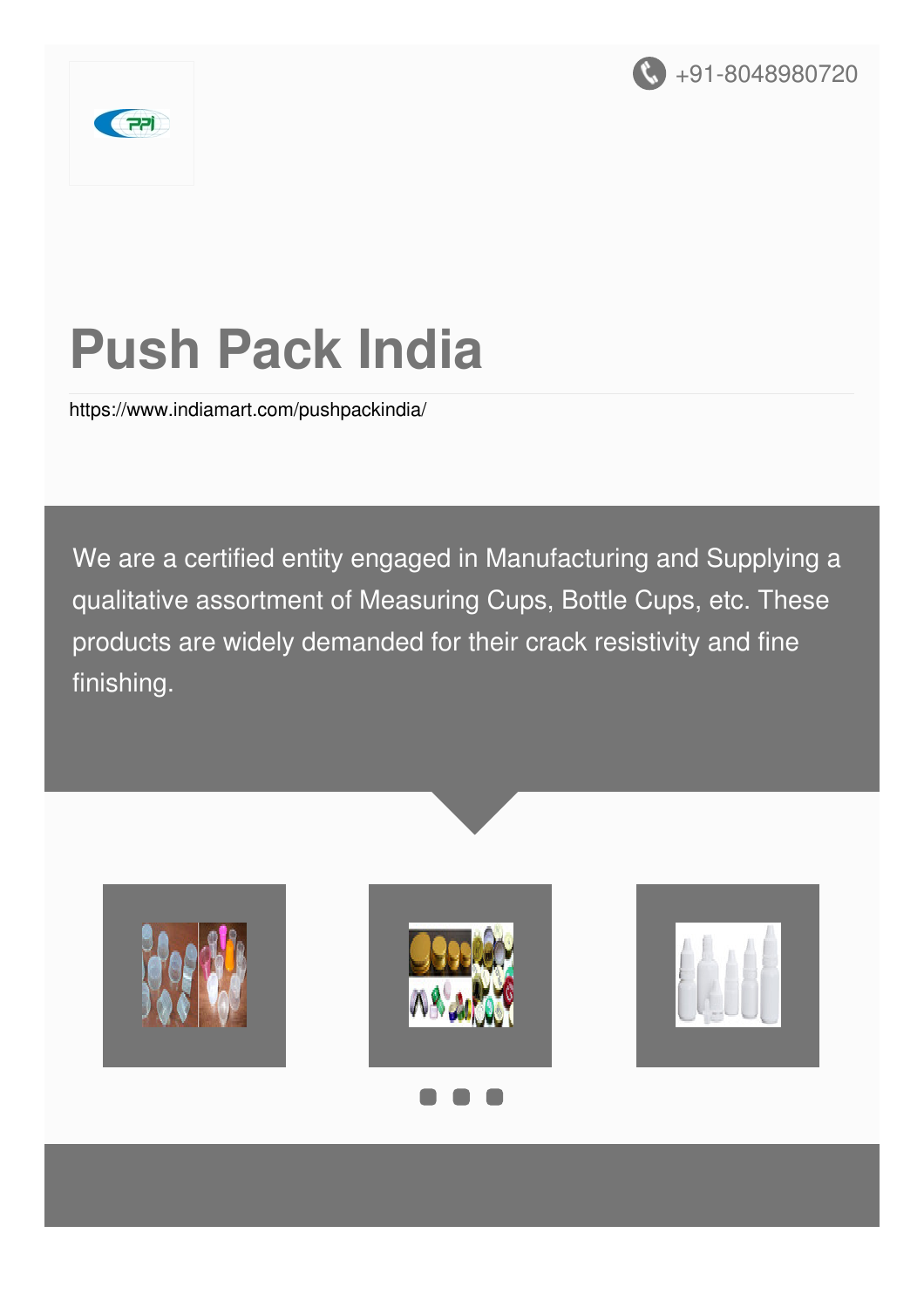#### About Us

We obtained our corporate legal identity as "**Push Pack**" in the year **1984**. Our organization specialized in **Manufacturing**, **Exporting** and **Supplying** a distinguished range of **Measuring Cups & Spoons, Bottle Cups & Closures, Pet Bottles, Dropper Bottles, Pilfer Proof Caps, HDPE & Glass Bottles, RO & PP Caps, Packaging Materials, Plastic Lids**, etc. These products are manufactured and moulded at our highly developed manufacturing unit using meticulously tested eco-friendly plastic. Offered products are widely demanded for packing purpose in industries like pharmaceutical, food processing, cosmetic, chemical, etc. The offered products give reliable packaging options due to their airtight packing quality and robustness. Customer's value and commend our products for their enormous characteristics like light weight, leak proof, hardness, smooth finishing, easy to open and close lid, recyclability and durability. Our offered products can be obtained in different sizes, shapes, colours and capacities by our esteemed clients. We are exporting our products in Middle East and Indian Subcontinents. Operated from **Ahmadabad (Gujarat, India)**, our organization has achieved uncommon success in this domain by presenting flawless product range. We are assisted with a highly developed infrastructure base unit that is divided into different departments like manufacturing, designing, quality managing, warehousing...

#### **For more information, please visit**

<https://www.indiamart.com/pushpackindia/about-us.html>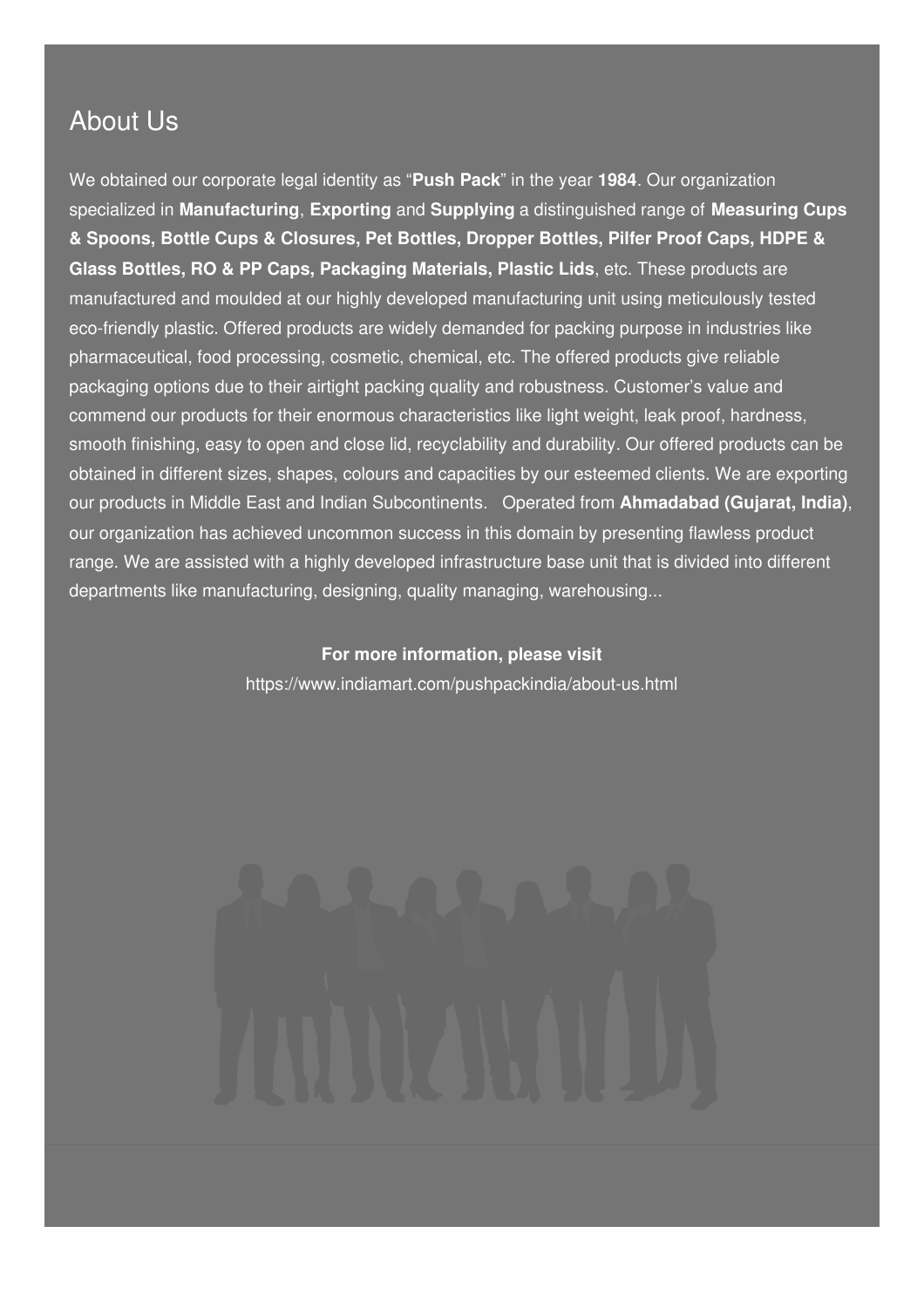#### **MEASURING CUPS & SPOONS**



**Pharmaceutical Bottle Measuring Cups** 



**Tin Container Measuring Cups** 



**Plastic Measuring Spoons** 



**Pesticides Bottle Measuring** Cups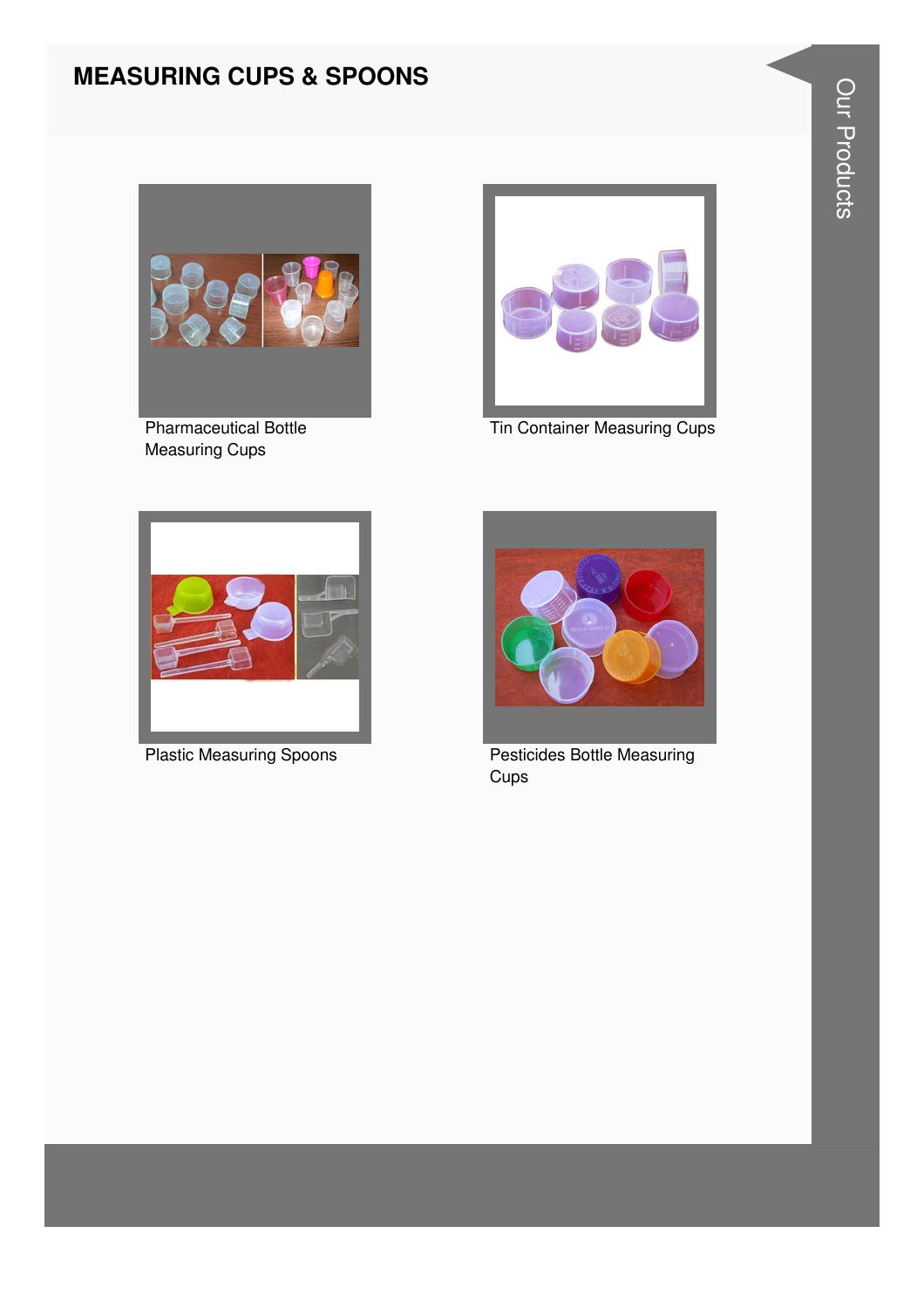### **OTHER PRODUCTS:**



Aluminium Pilfer Proof Caps<br>
Plastic Pilfer Proof Caps





Plastic Dropper Bottles **PP Caps** 

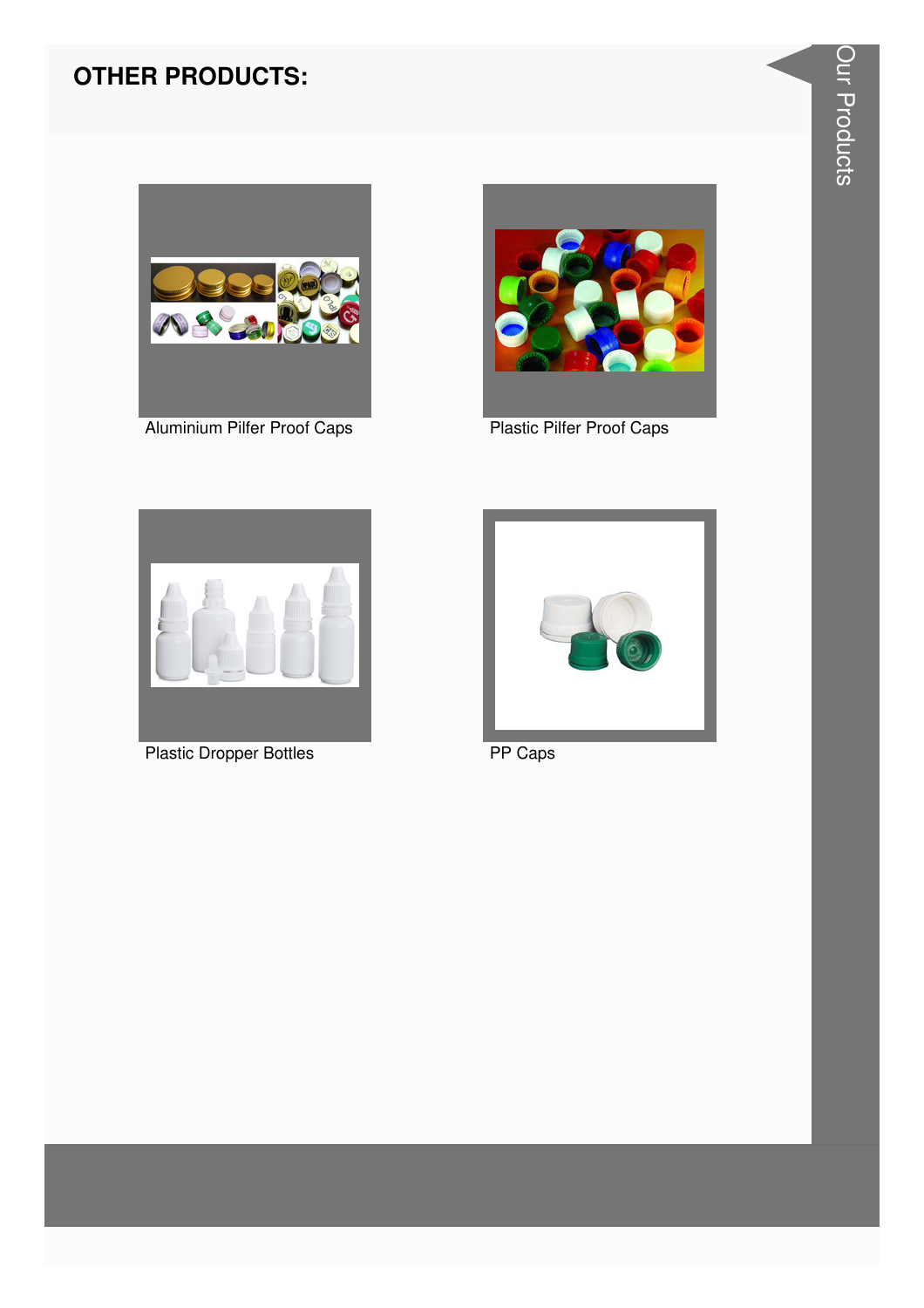## Factsheet

| Year of Establishment            | : 1984                      |
|----------------------------------|-----------------------------|
| <b>Nature of Business</b>        | : Exporter and Manufacturer |
| <b>Total Number of Employees</b> | $: 11$ to 25 People         |